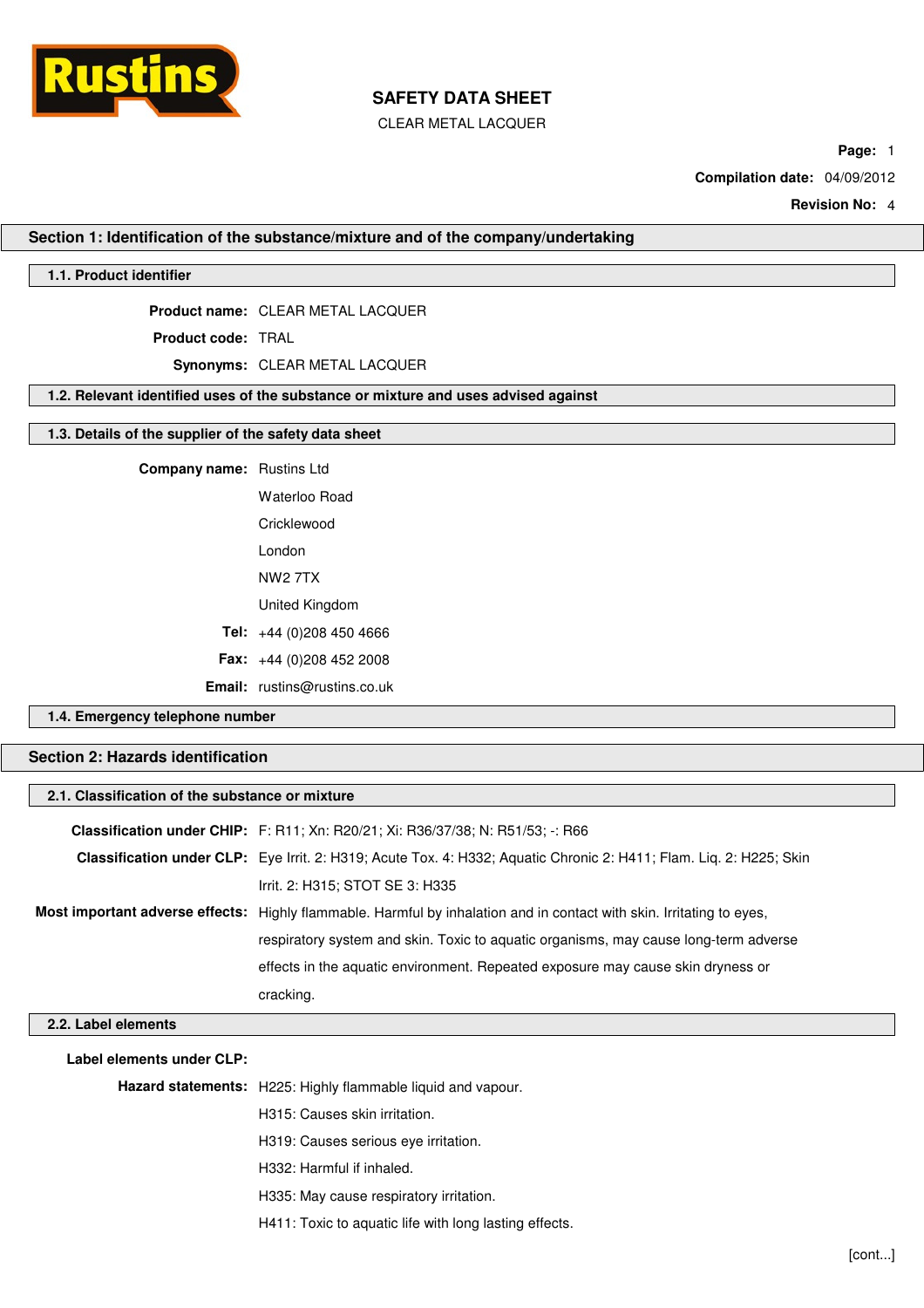#### CLEAR METAL LACQUER

**Signal words:** Danger **Hazard pictograms:** GHS02: Flame GHS07: Exclamation mark GHS09: Environmental **Precautionary statements:** P260: Do not breathe vapours. P303+361+353: IF ON SKIN (or hair): Remove immediately all contaminated clothing. Rinse skin with water. P280: Wear eye protection. P304+340: IF INHALED: Remove victim to fresh air and keep at rest in a position comfortable for breathing. P305+351+338: IF IN EYES: Rinse cautiously with water for several minutes. Remove contact lenses, if present and easy to do. Continue rinsing. P370+378: In case of fire: Use carbon dioxide for extinction. **Label elements under CHIP: Hazard symbols:** Highly flammable. Harmful. Dangerous for the environment. **Risk phrases:** R11: Highly flammable. R20/21: Harmful by inhalation and in contact with skin. R36/37/38: Irritating to eyes, respiratory system and skin. R51/53: Toxic to aquatic organisms, may cause long-term adverse effects in the aquatic environment. R66: Repeated exposure may cause skin dryness or cracking. **Safety phrases:** S2: Keep out of the reach of children. S29: Do not empty into drains. S36/37: Wear suitable protective clothing and gloves. S61: Avoid release to the environment. Refer to special instructions / safety data sheets.

### **2.3. Other hazards**

**PBT:** This product is not identified as a PBT substance.

## **Section 3: Composition/information on ingredients**

### **3.2. Mixtures**

**Page:** 2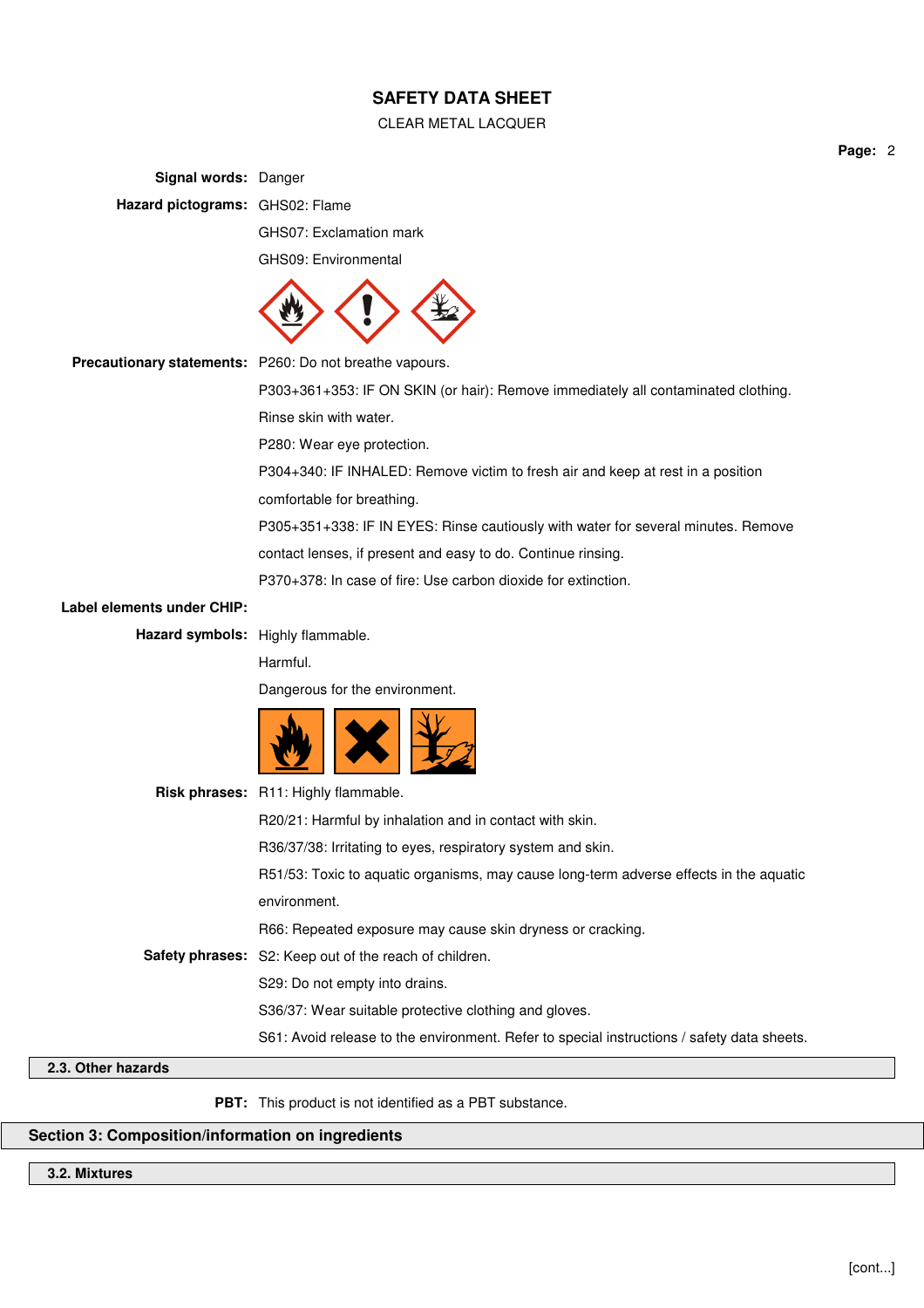### CLEAR METAL LACQUER

### **Hazardous ingredients:**

#### RESSYNO9122W

| <b>EINECS</b> | CAS | <b>CHIP Classification</b>  | <b>CLP Classification</b>              | Percent |
|---------------|-----|-----------------------------|----------------------------------------|---------|
|               |     | -: R10; Xn: R20/21; Xi: R38 | Flam. Lig. 3: H226; Asp. Tox. 1: H304; | 24.140% |
|               |     |                             | Acute Tox. 4: H312+332; Skin Irrit. 2: |         |
|               |     |                             | H315; Eye Irrit. 2: H319; STOT SE 3:   |         |
|               |     |                             | H335; STOT SE 2: H371                  |         |

### MIBK

| 203-550-1 | $108 - 10 - 1$ | 「F: R11; Xn: R20; Xi: R36/37; -: R66 | Eye Irrit. 2: H319; STOT SE 3: H335;                 | 23.460% |
|-----------|----------------|--------------------------------------|------------------------------------------------------|---------|
|           |                |                                      | <sup>'</sup> Flam. Lig. 2: H225; Acute Tox. 4: H332; |         |
|           |                |                                      | -: EUH066                                            |         |

### 1,2,4-TRIMETHYLBENZENE

| 202-436-9 | 95-63-6 | : -: R10; Xn: R20; Xi: R36/37/38; N: | Flam. Lig. 3: H226; Acute Tox. 4: H332; | 16.317% |
|-----------|---------|--------------------------------------|-----------------------------------------|---------|
|           |         | R51/53                               | Eye Irrit. 2: H319; STOT SE 3: H335;    |         |
|           |         |                                      | Skin Irrit. 2: H315; Aquatic Chronic 2: |         |
|           |         |                                      | H411                                    |         |

## LOW BOILING POINT NAPHTHA - UNSPECIFIED - SOLVENT NAPHTHA (PETROLEUM), LIGHT AROM.

| 265-199-0 | 64742-95-6 | ∣ Xn: R65: -: R10: Xi: R37: N: | Asp. Tox. 1: H304; Flam. Liq. 3: H226; | $10.878\%$ |
|-----------|------------|--------------------------------|----------------------------------------|------------|
|           |            | R51/53                         | STOT SE 3: H335; Aquatic Chronic 2:    |            |
|           |            |                                | H41                                    |            |

## MEK

| 201-159-0 | 78-93-3 | F: R11: Xi: R36/37: -: R66: -: R67 | Flam. Lig. 2: H225; Eye Irrit. 2: H319; | 7.410% i |
|-----------|---------|------------------------------------|-----------------------------------------|----------|
|           |         |                                    | ' STOT SE 3: H336                       |          |

## NITROCELLULOSE

| v:<br>580%<br>. . |  | R67<br>R36:<br>ΛI.<br>. | $\overline{1}$ |
|-------------------|--|-------------------------|----------------|
|                   |  |                         |                |

## XYLENE

| $+215 - 535 - 7$ | 1330-20-7 | -: R10: Xn: R20/21: Xi: R38 | Flam. Lig. 3: H226; Acute Tox. 4: H332; | 2.720% |
|------------------|-----------|-----------------------------|-----------------------------------------|--------|
|                  |           |                             | Acute Tox. 4: H312; Skin Irrit. 2: H315 |        |

### MESITYLENE

| 203-604-4 | 108-67-8 | -: R10: Xi: R37: N: R51/53 | Flam. Lig. 3: H226; STOT SE 3: H335; | 2.720% |
|-----------|----------|----------------------------|--------------------------------------|--------|
|           |          |                            | Aquatic Chronic 2: H411              |        |

### DIACETONE ALCOHOL

| 204-626-7  | 123-42-2 | Xi: R36                                         | Eye Irrit. 2: H319                                                                                                    | 2.630%    |
|------------|----------|-------------------------------------------------|-----------------------------------------------------------------------------------------------------------------------|-----------|
| BUTAN-1-OL |          |                                                 |                                                                                                                       |           |
| 200-751-6  | 71-36-3  | -: R10; Xn: R22; Xi: R37/38; Xi:<br>$R41: -R67$ | Flam. Liq. 3: H226; Acute Tox. 4: H302;<br>STOT SE 3: H335; Skin Irrit. 2: H315;<br>Eye Dam. 1: H318; STOT SE 3: H336 | $2.060\%$ |

## **Section 4: First aid measures**

**Page:** 3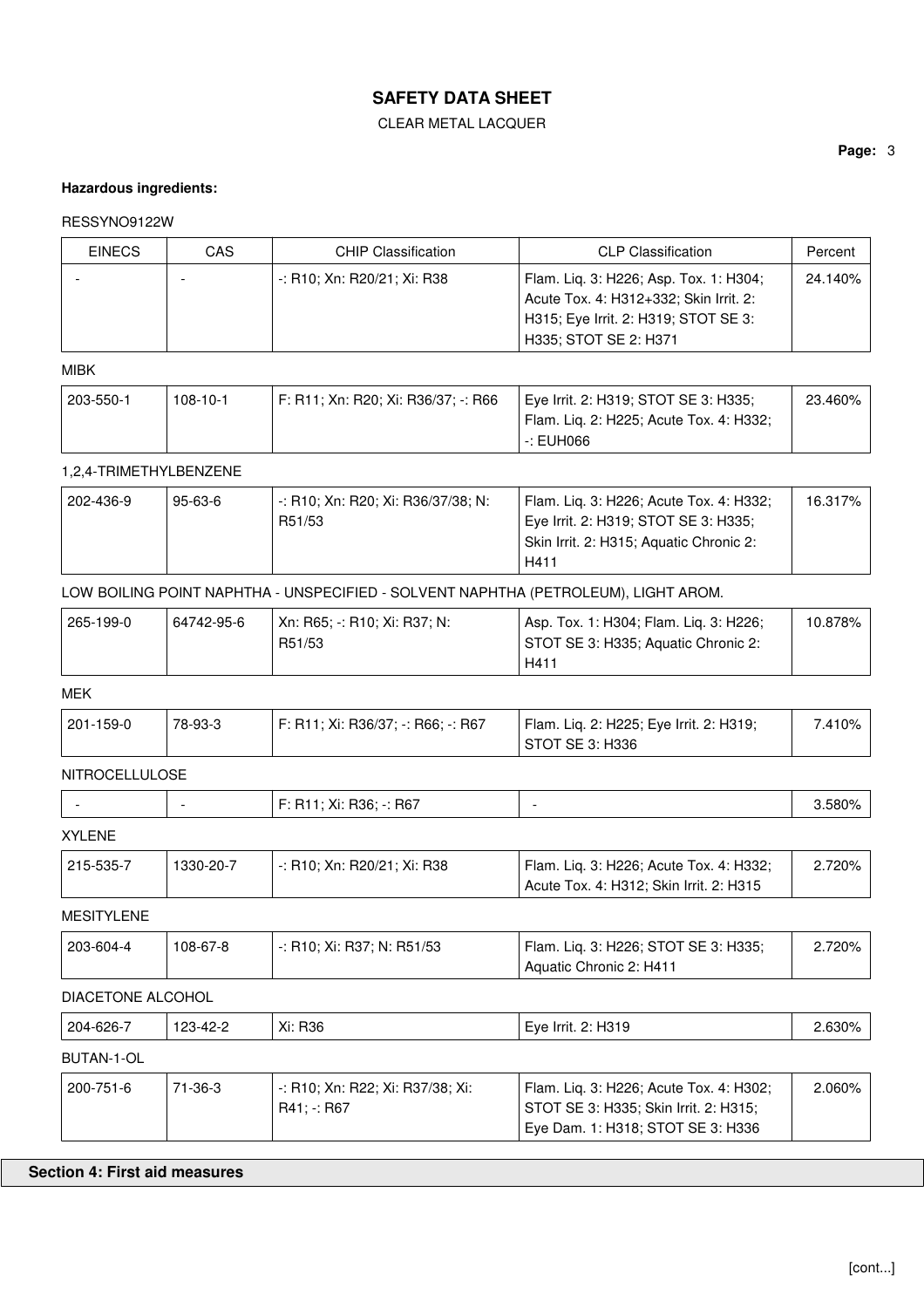### CLEAR METAL LACQUER

| 4.1. Description of first aid measures                     |                                                                                                                                                                                 |
|------------------------------------------------------------|---------------------------------------------------------------------------------------------------------------------------------------------------------------------------------|
|                                                            | Skin contact: Remove contaminated clothing. Wash skin thoroughly with soap and water. Do NOT                                                                                    |
|                                                            | use solvents or thinners. If irritation persists seek medical attention. Wash                                                                                                   |
|                                                            | contaminated clothing before reuse.                                                                                                                                             |
|                                                            | Eye contact: Contact lenses should be removed. Irrigate copiously with clean, fresh water for at least                                                                          |
|                                                            | 15 minutes, holding the eyelids apart, and seek medical attention.                                                                                                              |
|                                                            | Ingestion: If accidentally swallowed, wash mouth out with water. Do not induce vomiting, keep at                                                                                |
|                                                            | rest and obtain medical attention. If conscious give water to drink.                                                                                                            |
|                                                            | Inhalation: Remove to fresh air, keep the patient warm and at rest. If there is difficulty in breathing,                                                                        |
|                                                            | properly trained personnel may administer oxygen. If breathing has stopped, administer                                                                                          |
|                                                            | artificial respiration (NOT mouth to mouth). Seek medical attention.                                                                                                            |
|                                                            | 4.2. Most important symptoms and effects, both acute and delayed                                                                                                                |
|                                                            | Skin contact: Irritation. Repeated or prolonged contact may cause defatting of the skin leading to                                                                              |
|                                                            | irritation and dermatitis.                                                                                                                                                      |
| Eye contact: Irritation.                                   |                                                                                                                                                                                 |
|                                                            | Ingestion: May cause internal injury. May cause nausea, vomiting, dizziness and unconsciousness.                                                                                |
|                                                            | <b>Inhalation:</b> Harmful by inhalation. There may be irritation of nose, throat and respiratory tract.                                                                        |
|                                                            | Dizziness, loss of coordination, nausea and vomitting may occur.                                                                                                                |
|                                                            | 4.3. Indication of any immediate medical attention and special treatment needed                                                                                                 |
| <b>Section 5: Fire-fighting measures</b>                   |                                                                                                                                                                                 |
|                                                            |                                                                                                                                                                                 |
|                                                            |                                                                                                                                                                                 |
| 5.1. Extinguishing media                                   |                                                                                                                                                                                 |
|                                                            | Extinguishing media: Alcohol resistant foam. Carbon dioxide (CO2). Dry chemical powder. Sand or earth. Do                                                                       |
|                                                            | NOT use water jet.                                                                                                                                                              |
| 5.2. Special hazards arising from the substance or mixture |                                                                                                                                                                                 |
|                                                            | Exposure hazards: Highly flammable. The vapour is heavier than air and may travel along the ground,                                                                             |
|                                                            | collect in work pits and cellars, creating a fire and respiratory hazard. Vapour may travel                                                                                     |
|                                                            | considerable distance to source of ignition and flash back. Vapour explosion and poison                                                                                         |
|                                                            | hazard indoors, outdoors and in sewers. In combustion emits toxic fumes of carbon                                                                                               |
|                                                            | dioxide / carbon monoxide.                                                                                                                                                      |
| 5.3. Advice for fire-fighters                              |                                                                                                                                                                                 |
|                                                            |                                                                                                                                                                                 |
|                                                            | Advice for fire-fighters: Exposure to decomposition products may be a hazard to health. Wear appropriate self-                                                                  |
|                                                            | contained breathing apparatus. Wear protective clothing to prevent contact with skin and<br>eyes. Cool closed containers exposed to fire with water spray. Do NOT allow run-off |
|                                                            | from fire fighting to enter drains or water courses.                                                                                                                            |
| Section 6: Accidental release measures                     |                                                                                                                                                                                 |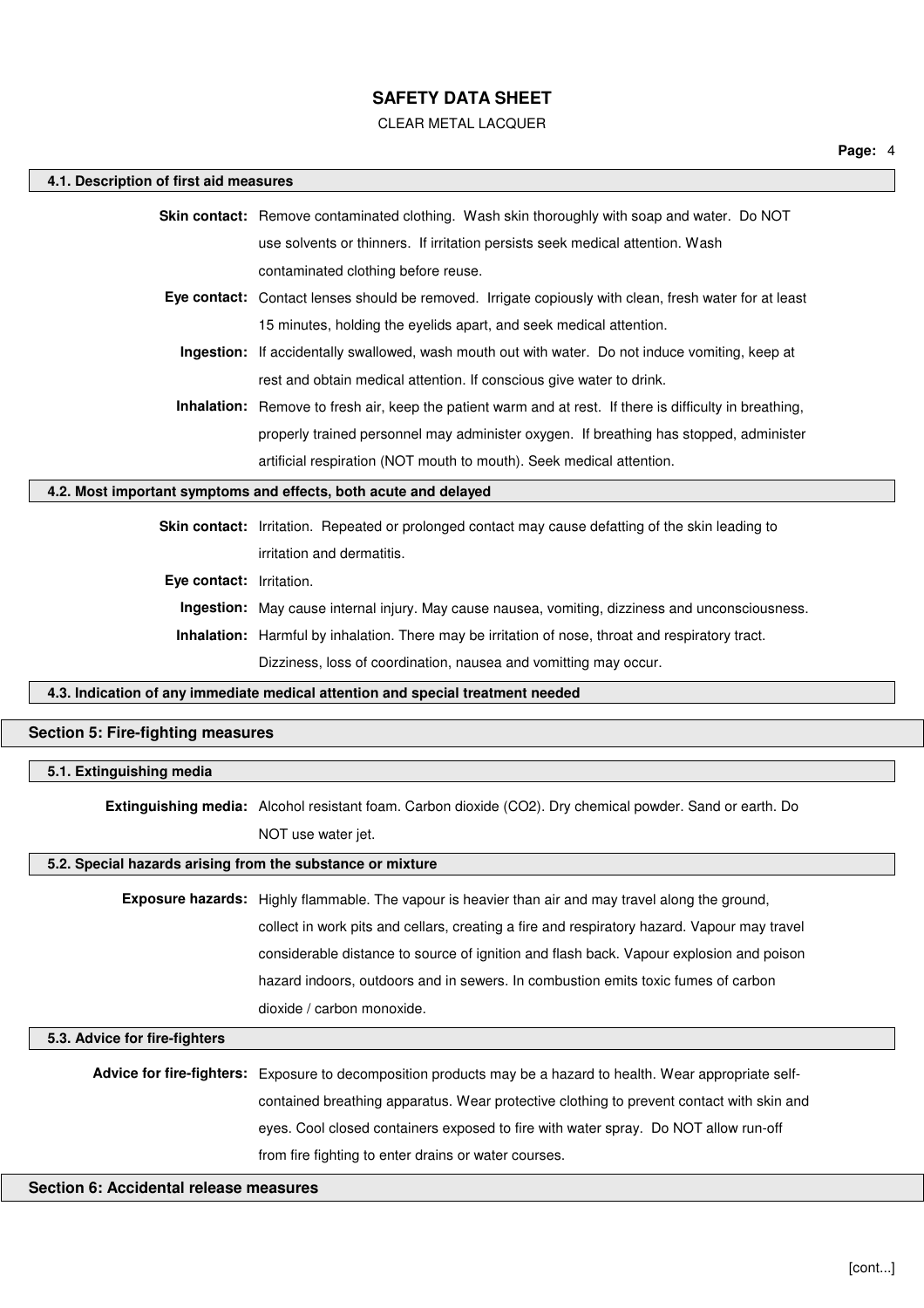### CLEAR METAL LACQUER

|                                                           | 6.1. Personal precautions, protective equipment and emergency procedures                                                                                                  |
|-----------------------------------------------------------|---------------------------------------------------------------------------------------------------------------------------------------------------------------------------|
|                                                           | Personal precautions: Ventilate the area. Eliminate all sources of ignition. Avoid inhaling vapour. No Smoking.                                                           |
|                                                           | Avoid contact with skin and eyes. Do not attempt to take action without suitable protective                                                                               |
|                                                           | clothing (see section 8). The vapour is heavier than air and may collect in confined areas                                                                                |
|                                                           | creating a respiratory and explosion hazard.                                                                                                                              |
| 6.2. Environmental precautions                            |                                                                                                                                                                           |
|                                                           | Environmental precautions: Do not discharge into drains or rivers. If the product enters drains or sewers, the local                                                      |
|                                                           | water company should be contacted immediately. In the case of contamination of                                                                                            |
|                                                           | streams, rivers or lakes contact the relevant environment agency.                                                                                                         |
| 6.3. Methods and material for containment and cleaning up |                                                                                                                                                                           |
|                                                           | Clean-up procedures: Contain and collect spillages with non-combustible absorbent materials, e.g. sand,                                                                   |
|                                                           | earth, vermiculite. Transfer into a suitable container for disposal in accordance with the                                                                                |
|                                                           | waste regulations (see section 13) Do not use equipment in clean-up procedure which                                                                                       |
|                                                           | may produce sparks. Clean preferably with a detergent, avoid the use of solvents.                                                                                         |
| 6.4. Reference to other sections                          |                                                                                                                                                                           |
|                                                           |                                                                                                                                                                           |
| Section 7: Handling and storage                           |                                                                                                                                                                           |
| 7.1. Precautions for safe handling                        |                                                                                                                                                                           |
|                                                           | Handling requirements: Ensure there is sufficient ventilation of the area. Avoid inhalation of vapour. Avoid skin                                                         |
|                                                           | and eye contact. Smoking, eating and drinking should be prohibited in areas of storage                                                                                    |
|                                                           |                                                                                                                                                                           |
|                                                           |                                                                                                                                                                           |
|                                                           | and use. The vapour is heavier than air, beware of pits and confined spaces. Exclude<br>sources of heat, sparks and open flame. Earth any equipment used in handling. Use |
|                                                           | non-sparking tools. The Manual Handling Operations Regulations may apply to the                                                                                           |
|                                                           | handling of containers of this product.                                                                                                                                   |
|                                                           | 7.2. Conditions for safe storage, including any incompatibilities                                                                                                         |
|                                                           |                                                                                                                                                                           |
|                                                           | Storage conditions: Store in cool, dry, well ventilated area. Keep container tightly closed. Keep away from                                                               |
|                                                           | direct sunlight. Exclude sources of heat, sparks and open flame. No smoking. Take                                                                                         |
|                                                           | precautionary measures to prevent product spills into drains, the ground or waters.                                                                                       |
|                                                           | Further guidance is contained in the HSE guidance note Storage of Flammable Liquids                                                                                       |
|                                                           | in Containers.                                                                                                                                                            |
| Suitable packaging:                                       | Ideally, keep in original container. If transfer is necessary use glass or coated steel                                                                                   |
| 7.3. Specific end use(s)                                  | containers. Do not use plastic containers.                                                                                                                                |

## **8.1. Control parameters**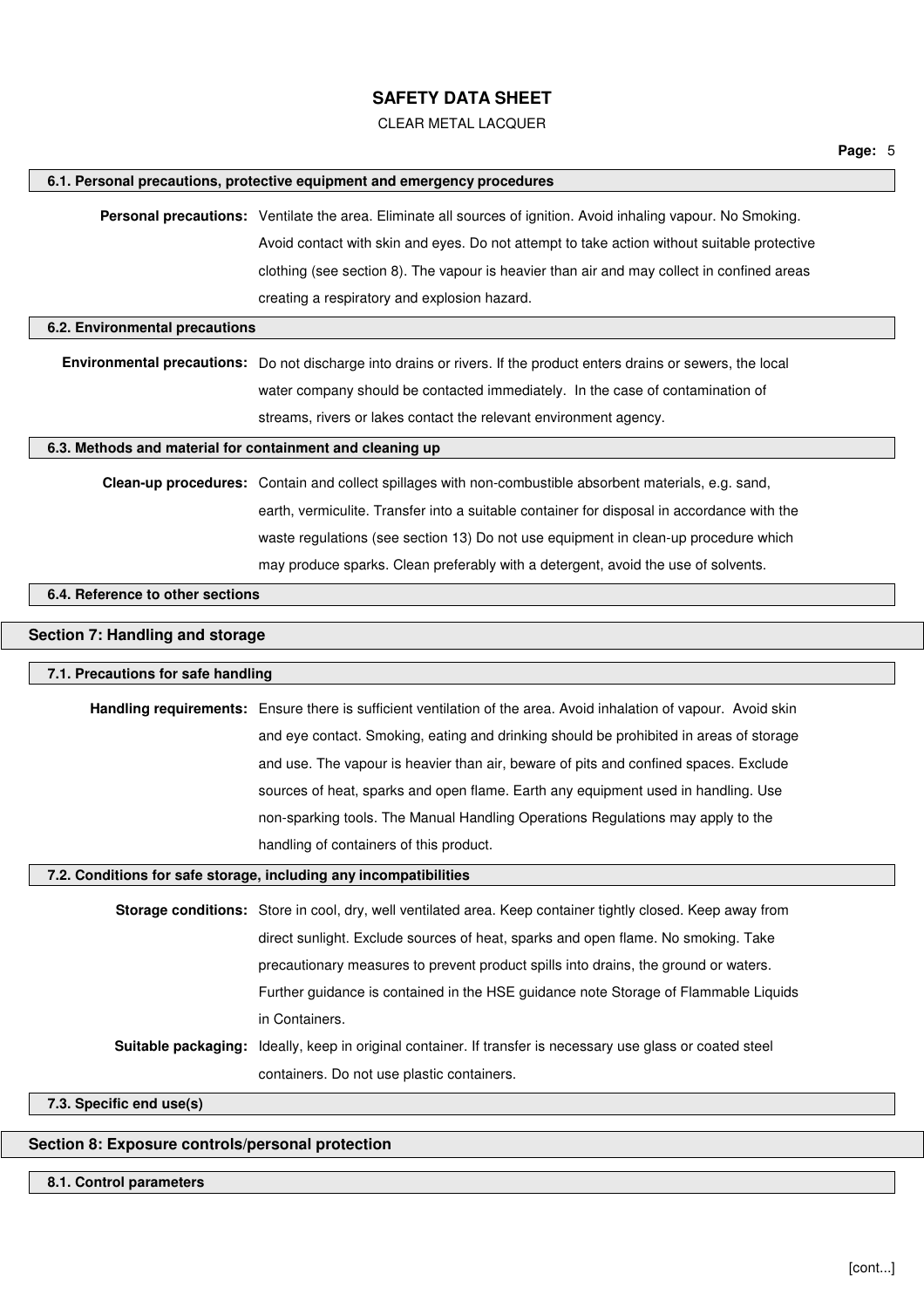#### CLEAR METAL LACQUER

#### **Hazardous ingredients:**

#### **1,2,4-TRIMETHYLBENZENE**

| Workplace exposure limits: |                          |                          | Respirable dust          |                          |
|----------------------------|--------------------------|--------------------------|--------------------------|--------------------------|
| State                      | 8 hour TWA               | 15 min. STEL             | 8 hour TWA               | 15 min. STEL             |
| UK                         | 125 mg/m3                | $\overline{\phantom{a}}$ | -                        | $\overline{\phantom{a}}$ |
| <b>MEK</b>                 |                          |                          |                          |                          |
| <b>UK</b>                  | 200ppm                   | 300ppm                   | -                        | -                        |
| <b>XYLENE</b>              |                          |                          |                          |                          |
| UK                         | 220 mg/m3                | 441 mg/m3                | -                        | $\overline{\phantom{a}}$ |
| <b>MESITYLENE</b>          |                          |                          |                          |                          |
| UK                         | 25 ppm                   | $\overline{\phantom{a}}$ | $\overline{\phantom{a}}$ | $\overline{\phantom{a}}$ |
| <b>BUTAN-1-OL</b>          |                          |                          |                          |                          |
| UK                         | $\overline{\phantom{a}}$ | 154 mg/m3                | $\overline{\phantom{a}}$ | $\overline{\phantom{0}}$ |

**DNEL / PNEC** No data available.

## **8.2. Exposure controls**

| <b>Engineering measures:</b> Provide adequate ventilation. Where reasonably practicable, this should be achieved by     |
|-------------------------------------------------------------------------------------------------------------------------|
| the use of local exhaust ventilation and good general extraction. If these are not sufficient                           |
| to maintain concentrations of particulates and/or solvent vapours below the relevant                                    |
| occupational exposure limits, suitable respiratory protective equipment should be worn                                  |
| (see Respiratory protection below).                                                                                     |
| <b>Respiratory protection:</b> If there is a risk of exposure to high vapour concentrations, use respiratory protective |
| equipment. All personal protective equipment, including respiratory protective                                          |
| equipment, used to control exposure to hazardous substances must be selected to                                         |
| meet the requirements of the COSHH Regulations.                                                                         |
| <b>Hand protection:</b> Where repeated skin exposure may occur, wear Nitrile gloves. Wash hands thoroughly              |
| after handling chemicals.                                                                                               |
| Eye protection: Eye protection designed to protect against liquid splashes should be worn. Ensure eye                   |
| bath is to hand.                                                                                                        |
| <b>Skin protection:</b> Overalls are normally suitable, PVC apron if risk of splashing.                                 |

## **Section 9: Physical and chemical properties**

## **9.1. Information on basic physical and chemical properties**

- **State:** Liquid **Colour:** Clear. **Odour:** Pungent
- **Solubility in water:** Insoluble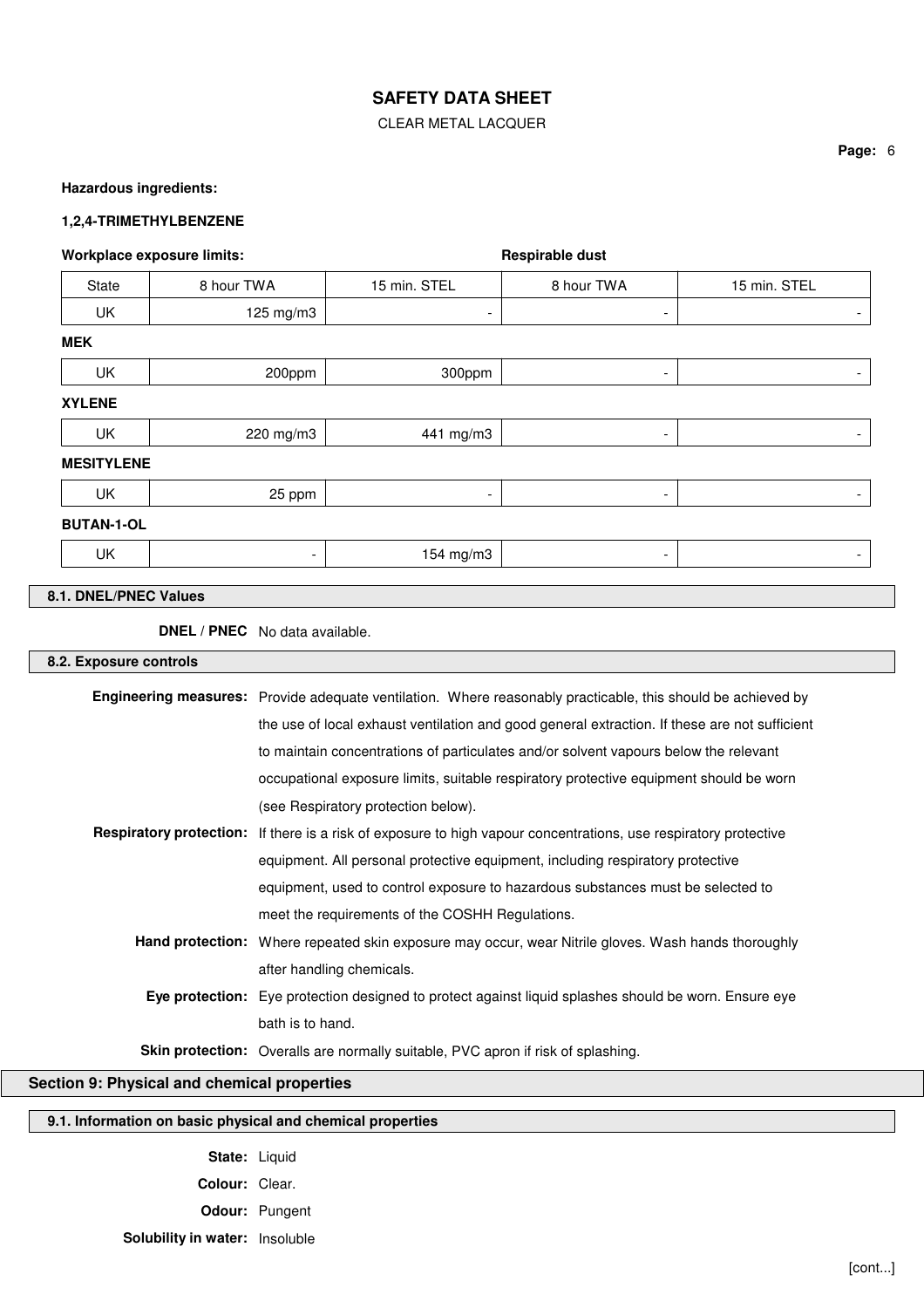CLEAR METAL LACQUER

**Page:** 7

**Boiling point/range°C:** 128 **Flash point°C:** 14.5

**Relative density:** 0.875 @ 20 C

**9.2. Other information**

**Other information:** No data available.

### **Section 10: Stability and reactivity**

**10.1. Reactivity**

**10.2. Chemical stability**

**Chemical stability:** Stable under normal storage and handling conditions (see Section 7).

#### **10.3. Possibility of hazardous reactions**

**10.4. Conditions to avoid**

**Conditions to avoid:** Avoid heat, flames and sparks. Direct sunlight.

**10.5. Incompatible materials**

**Materials to avoid:** Strong oxidising agents. Strong acids.

#### **10.6. Hazardous decomposition products**

Haz. decomp. products: In combustion emits toxic fumes of carbon dioxide / carbon monoxide.

#### **Section 11: Toxicological information**

**11.1. Information on toxicological effects**

#### **Hazardous ingredients:**

#### **1,2,4-TRIMETHYLBENZENE**

| <b>IPR</b> | <b>RAT</b> | <b>LDLO</b> | 1750<br>ے∂ ≀ | mg/kg |
|------------|------------|-------------|--------------|-------|
| ORL        | <b>RAT</b> | LD50        |              | am/ka |

## **LOW BOILING POINT NAPHTHA - UNSPECIFIED - SOLVENT NAPHTHA (PETROLEUM), LIGHT AROM.**

| 0.100<br>. .<br>. .<br>' OR∟<br>LD50<br>ha/ka<br>. .<br>. הוי<br>.<br>. . |
|---------------------------------------------------------------------------|
|---------------------------------------------------------------------------|

## **XYLENE**

| <b>ORL</b> | <b>MUS</b> | LD50 | 2119 | mg/kg |
|------------|------------|------|------|-------|
| ORL        | <b>RAT</b> | LD50 | 4300 | mg/kg |
| SCU        | <b>RAT</b> | LD50 | 1700 | mg/kg |

### **MESITYLENE**

| <b>IPR</b> | $\sim$<br>Gł | LDLO | _ פ∩פ<br>່ ວບ<br>$ -$ | m٥<br>ว/kc<br>$\sim$ |
|------------|--------------|------|-----------------------|----------------------|
|------------|--------------|------|-----------------------|----------------------|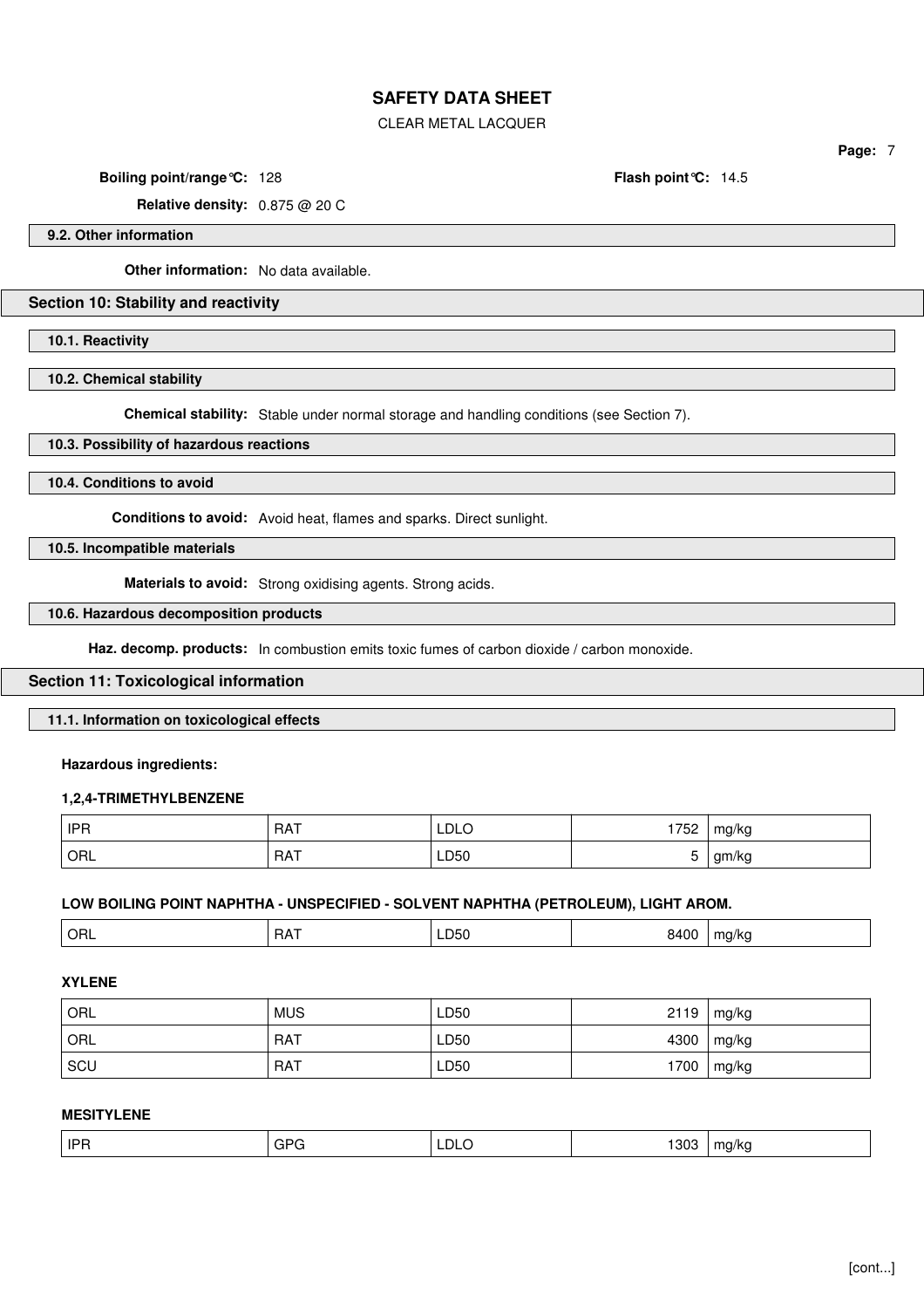#### CLEAR METAL LACQUER

#### **Page:** 8

#### **BUTAN-1-OL**

| <b>IVN</b> | <b>RAT</b> | LD50 | 310  | mg/kg |
|------------|------------|------|------|-------|
| ORL        | <b>MUS</b> | LD50 | 2680 | mg/kg |
| ORL        | <b>RAT</b> | LD50 | 790  | mg/kg |

#### **Relevant effects for mixture:**

| Effect                   | Route       | Basis                   |
|--------------------------|-------------|-------------------------|
| Acute toxicity (harmful) | INH DRM     | ' Hazardous: calculated |
| Irritation               | OPT INH DRM | Hazardous: calculated   |

#### **Symptoms / routes of exposure**

**Skin contact:** Irritation. Repeated or prolonged contact may cause defatting of the skin leading to irritation and dermatitis.

**Eye contact:** Irritation.

**Ingestion:** May cause internal injury. May cause nausea, vomiting, dizziness and unconsciousness.

**Inhalation:** Harmful by inhalation. There may be irritation of nose, throat and respiratory tract.

Dizziness, loss of coordination, nausea and vomitting may occur.

### **Section 12: Ecological information**

#### **12.1. Toxicity**

**Ecotoxicity values:** No data available.

#### **12.2. Persistence and degradability**

**Persistence and degradability:** Expected to be biodegradable.

**12.3. Bioaccumulative potential**

**Bioaccumulative potential:** Not expected to bioaccumulate.

### **12.4. Mobility in soil**

**Mobility:** Insoluble in water. Partially volatile. The product should not be allowed to enter drains or

water courses or be deposited where it can affect ground or surface waters.

### **12.5. Results of PBT and vPvB assessment**

**PBT identification:** This product is not identified as a PBT substance.

**12.6. Other adverse effects**

**Other adverse effects:** There is no data available on the product itself.

### **Section 13: Disposal considerations**

### **13.1. Waste treatment methods**

**NB:** The user's attention is drawn to the possible existence of regional or national

regulations regarding disposal.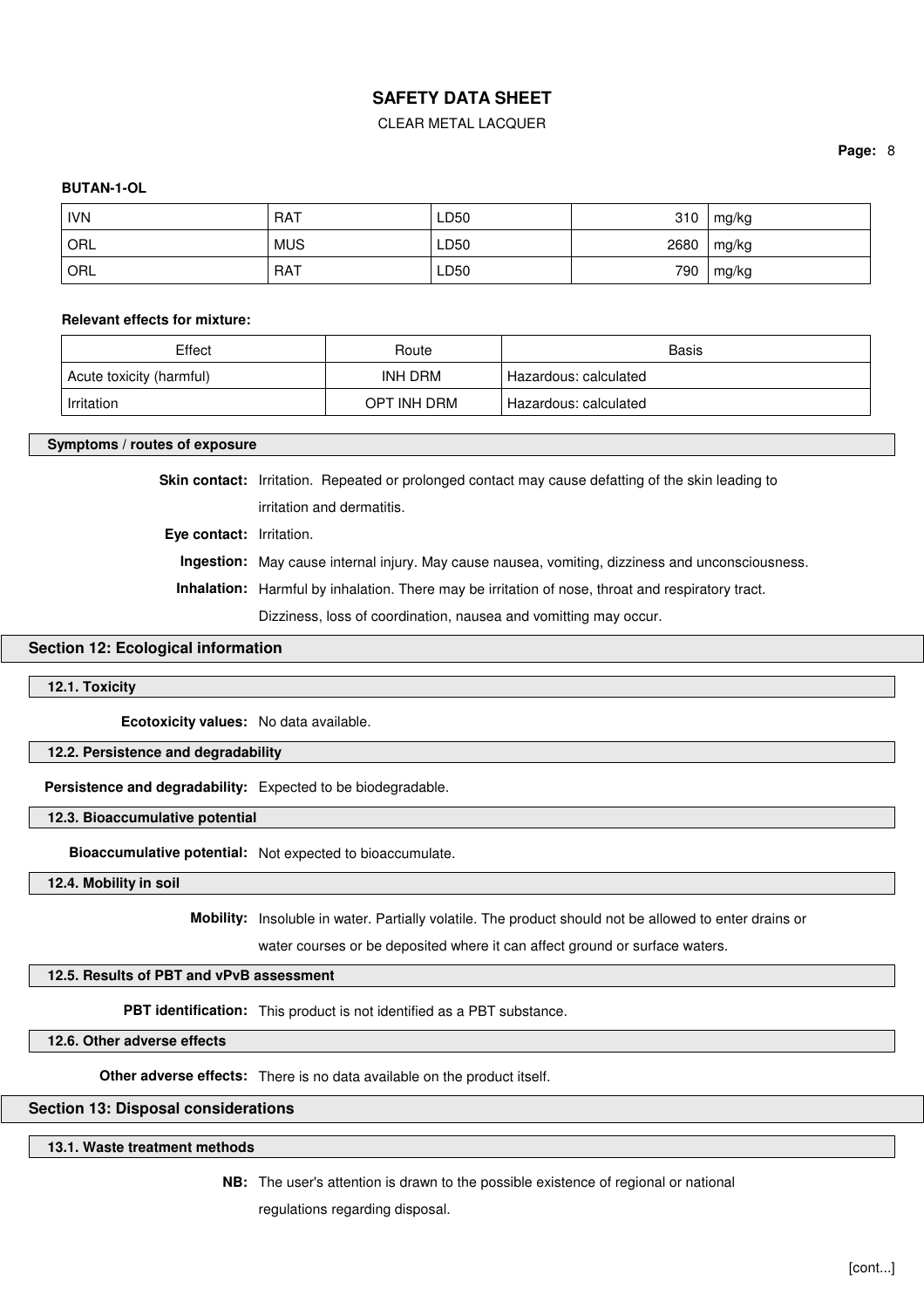CLEAR METAL LACQUER

**Page:** 9

#### **Section 14: Transport information**

#### **14.1. UN number**

**UN number:** UN1263

#### **14.2. UN proper shipping name**

**Shipping name:** PAINT

including paint, lacquer, enamel, stain, shellac, varnish, polish, liquid filler and liquid

lacquer base

**14.3. Transport hazard class(es)**

**Transport class:** 3

**14.4. Packing group**

**Packing group:** II

**14.5. Environmental hazards**

**Environmentally hazardous:** Yes **Marine pollutant:** No

# **14.6. Special precautions for user**

### **Section 15: Regulatory information**

**15.1. Safety, health and environmental regulations/legislation specific for the substance or mixture**

#### **15.2. Chemical Safety Assessment**

**Chemical safety assessment:** Saftey Data Sheet complies with UK regulatory references in accordance with CHIP 3.1.

#### **Section 16: Other information**

### **Other information**

| Other information: This safety data sheet is prepared in accordance with Commission Regulation (EU) No |
|--------------------------------------------------------------------------------------------------------|
| 453/2010.                                                                                              |
| * indicates text in the SDS which has changed since the last revision.                                 |
| <b>Phrases used in s.2 and 3:</b> EUH066: Repeated exposure may cause skin dryness or cracking.        |
| H225: Highly flammable liquid and vapour.                                                              |
| H226: Flammable liquid and vapour.                                                                     |
| H302: Harmful if swallowed.                                                                            |
| H304: May be fatal if swallowed and enters airways.                                                    |
| H312: Harmful in contact with skin.                                                                    |
| H312+332: Harmful in contact with skin or if inhaled.                                                  |
| H315: Causes skin irritation.                                                                          |
| H318: Causes serious eye damage.                                                                       |
| H319: Causes serious eye irritation.                                                                   |
| H332: Harmful if inhaled.                                                                              |
|                                                                                                        |